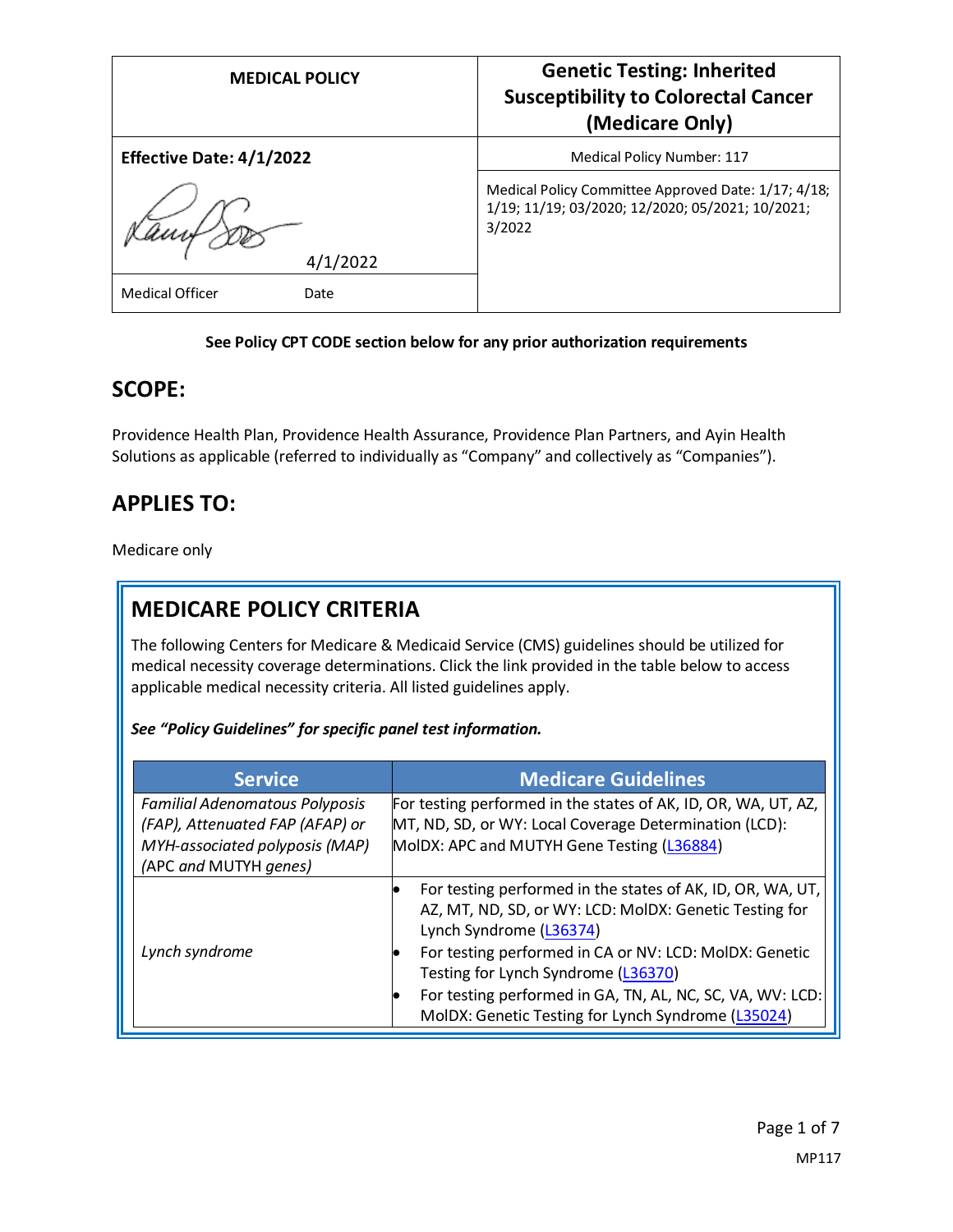| CancerNext, by Ambry Genetics (California)<br>ColoNext, by Ambry Genetics (California)                                                                                                                                                                                                                                                                                                                                                                                                                                                                   |  |
|----------------------------------------------------------------------------------------------------------------------------------------------------------------------------------------------------------------------------------------------------------------------------------------------------------------------------------------------------------------------------------------------------------------------------------------------------------------------------------------------------------------------------------------------------------|--|
| myRisk® Hereditary Cancer, by Myriad (Utah)<br>VistaSeq Hereditary Cancer Panel, by LabCorp /<br>Integrated Genetics / Integrated Oncology (Any state;<br>LabCorp is headquartered in North Carolina, so LCD used<br>would be selected based on this location)<br>VistaSeq Hereditary Cancer without BRCA, by LabCorp /<br>Integrated Genetics / Integrated Oncology (Any state;<br>LabCorp is headquartered in North Carolina, so LCD used<br>would be selected based on this location)<br>These tests are considered not medically necessary, based on |  |
| Medicare guidelines.<br>CancerNext-Expanded, by Ambry Genetics (California)<br>CancerNext-Expanded +RNAinsight™, by Ambry Genetics<br>(California)<br>ColoNext +RNAinsight™, by Ambry Genetics (California)<br>myRisk <sup>®</sup> Hereditary Cancer Update, by Myriad (Utah)<br>VistaSeq Colorectal Cancer Profile, by LabCorp /<br>Integrated Genetics / Integrated Oncology (Any state;<br>LabCorp is headquartered in North Carolina, so LCD used<br>would be selected based on this location)                                                       |  |

## **POLICY GUIDELINES**

#### Medicare and Medical Necessity

Laboratories performing tests in service areas which have adopted guidelines or coverage determinations made by the Medicare Molecular Diagnostics (MolDX) Program contractor are required to submit a technology assessment (TA) to establish analytical and clinical validity (AV/CV) and clinical utility (CU). Supporting LCDs regarding TA reviews include, but are not limited to, the following:

- Laboratories in CA & NV: LCD for MolDX: Molecular Diagnostic Tests (MDT) [\(L35160\)](https://www.cms.gov/medicare-coverage-database/view/lcd.aspx?lcdid=35160)
- Laboratories in NC, SC, GA, TN, AL, VA, & WV: LCD for MolDX: Molecular Diagnostic Tests (MDT) [\(L35025\)](https://www.cms.gov/medicare-coverage-database/view/lcd.aspx?lcdid=35025)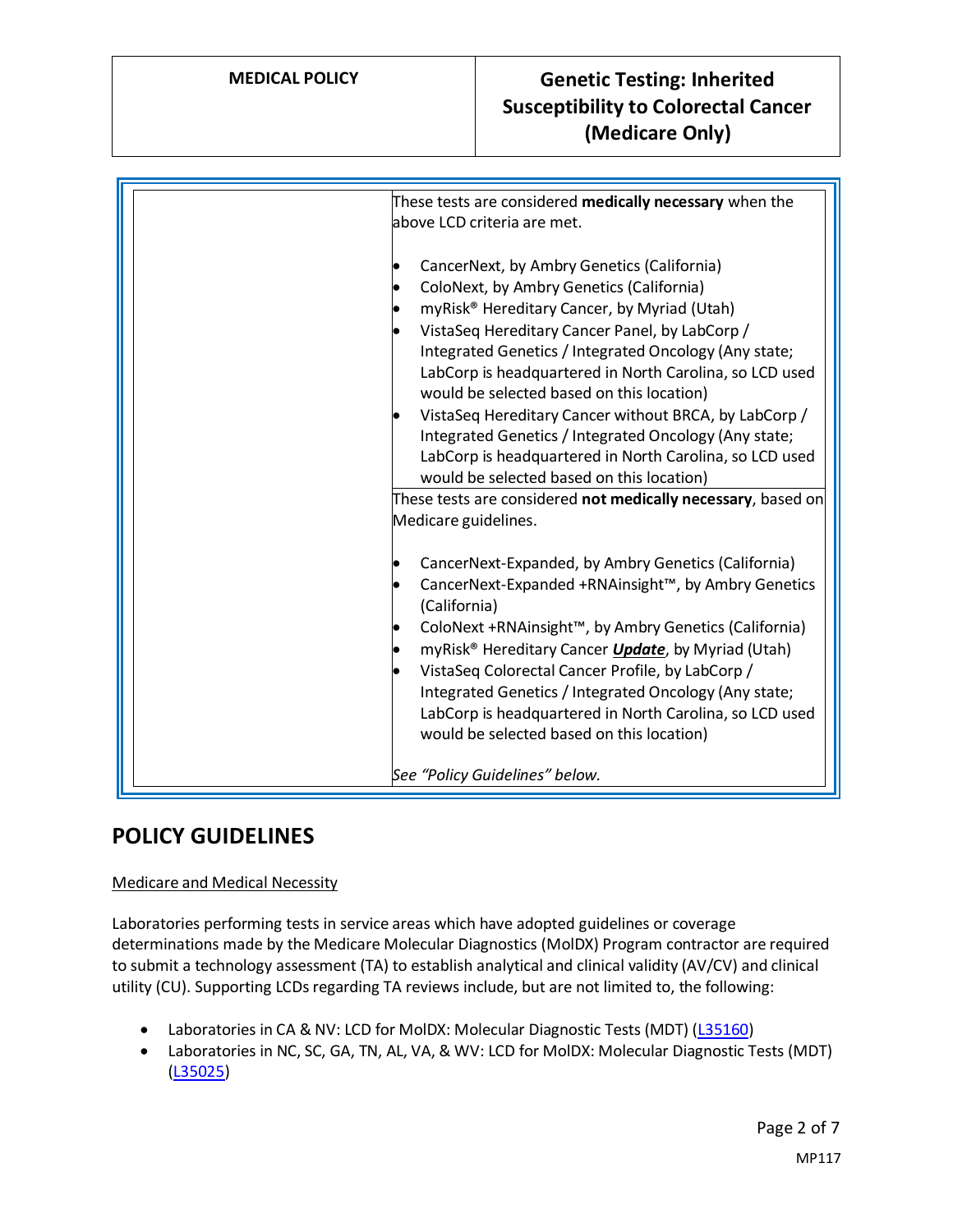• Laboratories in AK, ID, OR, WA, UT, AZ, MT, ND, SD, & WY: LCD for MolDX: Molecular Diagnostic Tests (MDT) [\(L36256\)](https://www.cms.gov/medicare-coverage-database/view/lcd.aspx?lcdid=36256)

Coverage or non-coverage determinations made by MolDX are maintained in the DEX™ Diagnostics Exchange registry catalog and are available for public viewing. If a test does not have a coverage determination by the MolDX Program, then AV/CV and CU have **not** been established and the test is considered not medically reasonable and necessary under *SSA §1862(a)(1)(A)* until a MolDX review is complete and coverage is indicated by MolDX or Noridian. Therefore, tests identified in this policy as not meeting this requirement are not medically reasonable or necessary for Medicare under *SSA §1862(a)(1)(A).*

Related panel tests include:

Note: This list was accurate at the time of publication, but it is subject to change at any time by the Medicare MolDX Program contractor.

| <b>Proprietary Test Name</b><br>(When performed for colorectal cancer-<br>related conditions) | Laboratory                                                                                                                                                                       | <b>MoIDX TA Review Outcome</b><br>(as found in the DEX <sup>™</sup><br>Diagnostics Exchange registry) |
|-----------------------------------------------------------------------------------------------|----------------------------------------------------------------------------------------------------------------------------------------------------------------------------------|-------------------------------------------------------------------------------------------------------|
| <b>CancerNext</b>                                                                             | Ambry Genetics (California)                                                                                                                                                      | Covered                                                                                               |
| CancerNext-Expanded                                                                           | Ambry Genetics (California)                                                                                                                                                      | Not Covered                                                                                           |
| CancerNext-Expanded +RNAinsight™                                                              | Ambry Genetics (California)                                                                                                                                                      | Not Covered                                                                                           |
| <b>ColoNext</b>                                                                               | Ambry Genetics (California)                                                                                                                                                      | Covered                                                                                               |
| ColoNext +RNAinsight™                                                                         | Ambry Genetics (California)                                                                                                                                                      | <b>Not Covered</b>                                                                                    |
| myRisk <sup>®</sup> Hereditary Cancer                                                         | Myriad (Utah)                                                                                                                                                                    | Covered                                                                                               |
| myRisk <sup>®</sup> Hereditary Cancer Update                                                  | Myriad (Utah)                                                                                                                                                                    | Not Covered                                                                                           |
| <b>VistaSeg Colorectal Cancer Profile</b>                                                     | LabCorp / Integrated Genetics /<br>Integrated Oncology (Any<br>state; LabCorp is<br>headquartered in North<br>Carolina, so LCD used would be<br>selected based on this location) | Not Covered                                                                                           |
| <b>VistaSeg Hereditary Cancer Panel</b>                                                       | LabCorp / Integrated Genetics /<br>Integrated Oncology (Any<br>state; LabCorp is<br>headquartered in North<br>Carolina, so LCD used would be<br>selected based on this location) | Covered                                                                                               |
| <b>VistaSeq Hereditary Cancer without BRCA</b>                                                | LabCorp / Integrated Genetics /<br>Integrated Oncology (Any<br>state; LabCorp is<br>headquartered in North<br>Carolina, so LCD used would be<br>selected based on this location) | Covered                                                                                               |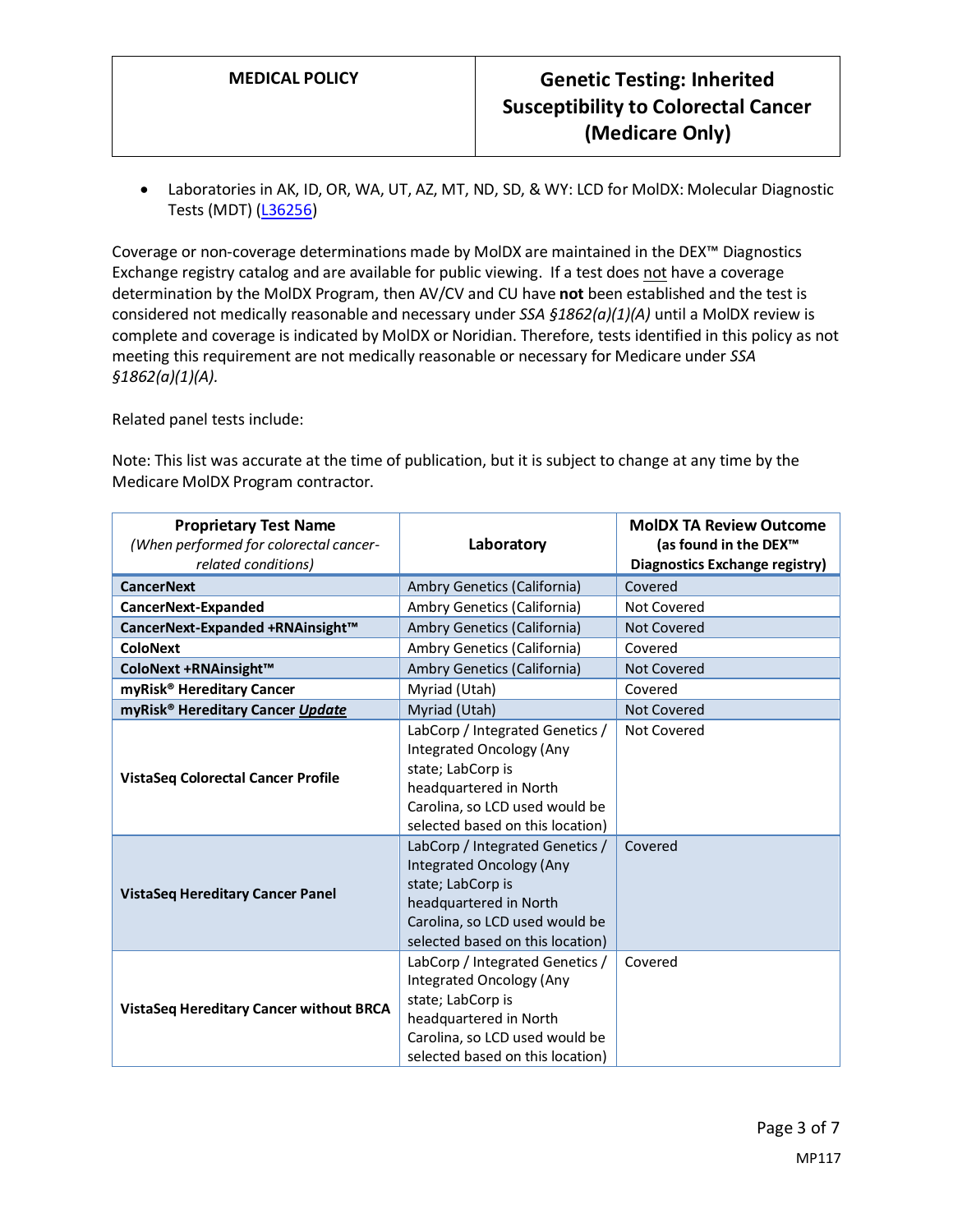### **BILLING GUIDELINES**

Please refer to the following local coverage articles (LCAs) for coding and billing assistance:

- LCA[: A57353,](https://www.cms.gov/medicare-coverage-database/details/article-details.aspx?articleId=57353) Billing and Coding: MolDX: APC and MUTYH Gene Testing
- LCA[: A54996,](https://www.cms.gov/medicare-coverage-database/details/article-details.aspx?articleId=54996) Billing and Coding: MolDX: Genetic Testing for Lynch Syndrome
- LCA[: A56104,](https://www.cms.gov/medicare-coverage-database/details/article-details.aspx?articleId=56104) Billing and Coding: MolDX: Microsatellite Instability-High (MSI-H) and Mismatch Repair Deficient (dMMR) Biomarker Billing and Coding Guidelines for Patients with Unresectable or Metastatic Solid Tumors

When no specific CPT or HCPCS code exists for the panel, the provider is required to bill using an unlisted code. It is not appropriate for the provider to bill any of the tests in a panel separately as if they were performed individually. This is a misrepresentation of services performed and is not appropriate based on either CPT or CMS guidelines. In a "Healthcare Fraud Prevention Partnership" white paper published in May, 2018, CMS identified unbundling of lab panels as an example of fraudulent billing.

## **CPT CODES**

| <b>Medicare Only</b> |                                                                                                                                                                                                                                                                                                                                                                                                                                      |  |  |  |
|----------------------|--------------------------------------------------------------------------------------------------------------------------------------------------------------------------------------------------------------------------------------------------------------------------------------------------------------------------------------------------------------------------------------------------------------------------------------|--|--|--|
|                      | <b>Prior Authorization Required</b>                                                                                                                                                                                                                                                                                                                                                                                                  |  |  |  |
| 0101U                | Hereditary colon cancer disorders (eg, Lynch syndrome, PTEN hamartoma syndrome,<br>Cowden syndrome, familial adenomatosis polyposis), genomic sequence analysis panel<br>utilizing a combination of NGS, Sanger, MLPA, and array CGH, with MRNA analytics to<br>resolve variants of unknown significance when indicated (15 genes [sequencing and<br>deletion/duplication], EPCAM and GREM1 [deletion/duplication only]) (ColoNext®) |  |  |  |
| 0238U                | Oncology (Lynch syndrome), genomic DNA sequence analysis of MLH1, MSH2, MSH6, PMS2,<br>and EPCAM, including small sequence changes in exonic and intronic regions, deletions,<br>duplications, mobile element insertions, and variants in non-uniquely mappable regions                                                                                                                                                              |  |  |  |
| 81201                | APC (adenomatous polyposis coli)(e.g. familial adenomatosis polyposis[FAP] gene analysis,<br>full gene sequence                                                                                                                                                                                                                                                                                                                      |  |  |  |
| 81202                | APC (adenomatous polyposis coli)(e.g. familial adenomatosis polyposis [FAP] gene analysis,<br>known familial variants                                                                                                                                                                                                                                                                                                                |  |  |  |
| 81203                | APC (adenomatous polyposis coli)(e.g. familial adenomatosis polyposis [FAP] gene analysis;<br>duplication/deletion variants                                                                                                                                                                                                                                                                                                          |  |  |  |
| 81288                | MLH1 (mutl. Homolog1, colon cancer, non-polyposis type 2 (e.g. hereditary non-polyposis<br>colorectal cancer, Lynch syndrome) gene analysis; promoter methylation analysis                                                                                                                                                                                                                                                           |  |  |  |
| 81292                | MLH1 (mutl. Homolog1, colon cancer, non-polyposis type 2 (e.g. hereditary non-polyposis<br>colorectal cancer, Lynch syndrome) gene analysis; full sequence analysis                                                                                                                                                                                                                                                                  |  |  |  |
| 81293                | MLH1 (homolog 1, colon cancer, nonpolyposis type 2) (e.g., hereditary non-polyposis<br>colorectal cancer, Lynch syndrome) gene analysis; known familial variants                                                                                                                                                                                                                                                                     |  |  |  |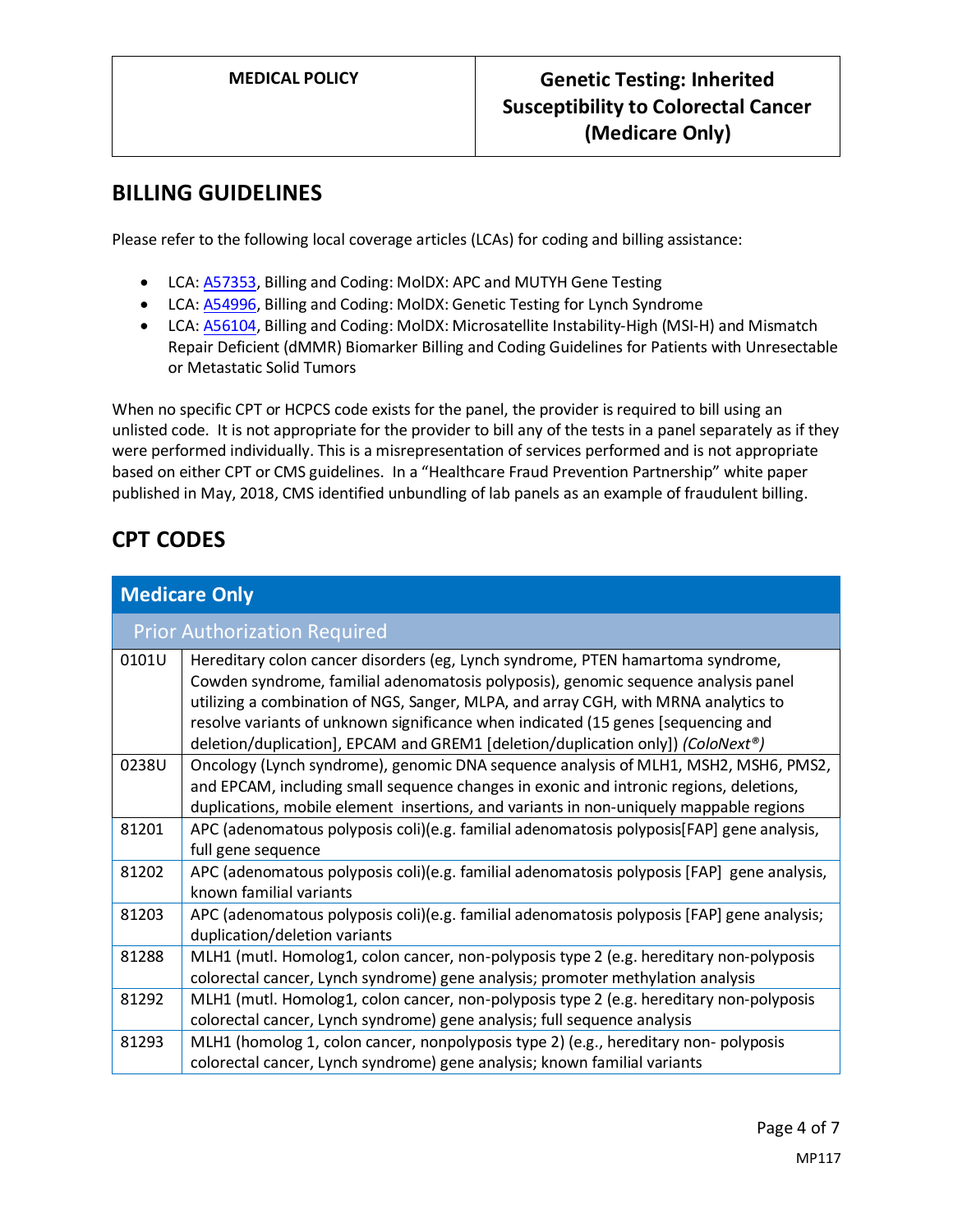# **MEDICAL POLICY Genetic Testing: Inherited Susceptibility to Colorectal Cancer (Medicare Only)**

| 81294 | MLH1 (mutL homolog 1, colon cancer, nonpolyposis type 2) (e.g., hereditary non-Polyposis                                                                                      |
|-------|-------------------------------------------------------------------------------------------------------------------------------------------------------------------------------|
|       | colorectal cancer, Lynch Syndrome) gene analysis; duplication/deletion variants                                                                                               |
| 81295 | MSH2 (mutS homolog 2, colon cancer, nonpolyposis type 1) (e.g., hereditary non-polyposis                                                                                      |
|       | colorectal cancer, Lynch syndrome) gene analysis; full sequence analysis                                                                                                      |
| 81296 | MSH2 (mutS homolog 2, colon cancer, nonpolyposis type 1) (e.g., hereditary non-polyposis                                                                                      |
|       | colorectal cancer, Lynch syndrome) gene analysis; known familial variants                                                                                                     |
| 81297 | MSH2 (mutS homolog 2, colon cancer, Lynch syndrome) gene analysis; duplication/deletion                                                                                       |
|       | variants                                                                                                                                                                      |
| 81298 | MSH6 (mutS homolog 6 [E.coli]) (e.g., hereditary non-polyposis colorectal cancer, Lynch                                                                                       |
|       | syndrome) gene analysis; known familial variants                                                                                                                              |
| 81299 | MSH6 (mutS homolog 6 [E.coli])(e.g. hereditary nonpolyposis colorectal cancer, Lynch                                                                                          |
|       | syndrome) gene analysis; known familial variants                                                                                                                              |
| 81300 | MSH6 (mutS homolog 6 [E.coli]) (e.g., hereditary non-polyposis colorectal cancer, Lynch                                                                                       |
|       | syndrome) gene analysis; duplication/deletion variants                                                                                                                        |
| 81317 | PMS2 (postmeiotic segregation increased 2 [S. cerevisiae]) (e.g., hereditary non-polyposis                                                                                    |
|       | colorectal cancer, Lynch syndrome) gene analysis; full sequence analysis                                                                                                      |
| 81318 | PMS2 (postmeiotic segregation increased 2 [S. cerevisiae]) (e.g., hereditary non-polyposis                                                                                    |
|       | colorectal cancer, Lynch syndrome) gene analysis; known familial variants                                                                                                     |
| 81319 | PMS2 (postmeiotic segregation increased 2 [S. cerevisiae]) (e.g., hereditary non-polyposis                                                                                    |
|       | colorectal cancer, Lynch syndrome) gene analysis; duplication/deletion variants                                                                                               |
| 81401 | Molecular pathology procedure, Level 2 (eg, 2-10 SNPs, 1 methylated variant, or 1 somatic                                                                                     |
|       | variant [typically using nonsequencing target variant analysis], or detection of a dynamic                                                                                    |
|       | mutation disorder/triplet repeat) – when used for MUTYH (mutY homolog [E. coli]) (eg,                                                                                         |
|       | MYH-associated polyposis), common variants (eg, Y165C, G382D)                                                                                                                 |
| 81403 | Molecular pathology procedure, Level 4 (eg, analysis of single exon by DNA sequence                                                                                           |
|       | analysis, analysis of >10 amplicons using multiplex PCR in 2 or more independent reactions,                                                                                   |
|       | mutation scanning or duplication/deletion variants of 2-5 exons) – when used for EPCAM                                                                                        |
|       | (epithelial cell adhesion molecule) (eg, Lynch syndrome), duplication/deletion analysis                                                                                       |
| 81406 | Molecular pathology procedure, Level 7 (eg, analysis of 11-25 exons by DNA sequence                                                                                           |
|       | analysis, mutation scanning or duplication/deletion variants of 26-50 exons, cytogenomic                                                                                      |
|       | array analysis for neoplasia) - when used for MUTYH (mutY homolog [E. coli]) (eg, MYH-                                                                                        |
|       | associated polyposis), full gene sequence                                                                                                                                     |
| 81435 | Hereditary colon cancer disorders (eg, Lynch syndrome, PTEN hamartoma syndrome,                                                                                               |
|       | Cowden syndrome, familial adenomatosis polyposis); genomic sequence analysis panel,<br>must include sequencing of at least 10 genes, including APC, BMPR1A, CDH1, MLH1, MSH2, |
|       | MSH6, MUTYH, PTEN, SMAD4, and STK11                                                                                                                                           |
| 81436 | Hereditary colon cancer disorders (eg, Lynch syndrome, PTEN hamartoma syndrome,                                                                                               |
|       | Cowden syndrome, familial adenomatosis polyposis); duplication/deletion analysis panel,                                                                                       |
|       | must include analysis of at least 5 genes, including MLH1, MSH2, EPCAM, SMAD4, and                                                                                            |
|       | <b>STK11</b>                                                                                                                                                                  |
| 81445 | Targeted genomic sequence analysis panel, solid organ neoplasm, DNA analysis, and RNA                                                                                         |
|       | analysis when performed, 5-50 genes (eg, ALK, BRAF, CDKN2A, EGFR, ERBB2, KIT, KRAS,                                                                                           |
|       | NRAS, MET, PDGFRA, PDGFRB, PGR, PIK3CA, PTEN, RET), interrogation for sequence variants                                                                                       |
|       | and copy number variants or rearrangements, if performed                                                                                                                      |
|       |                                                                                                                                                                               |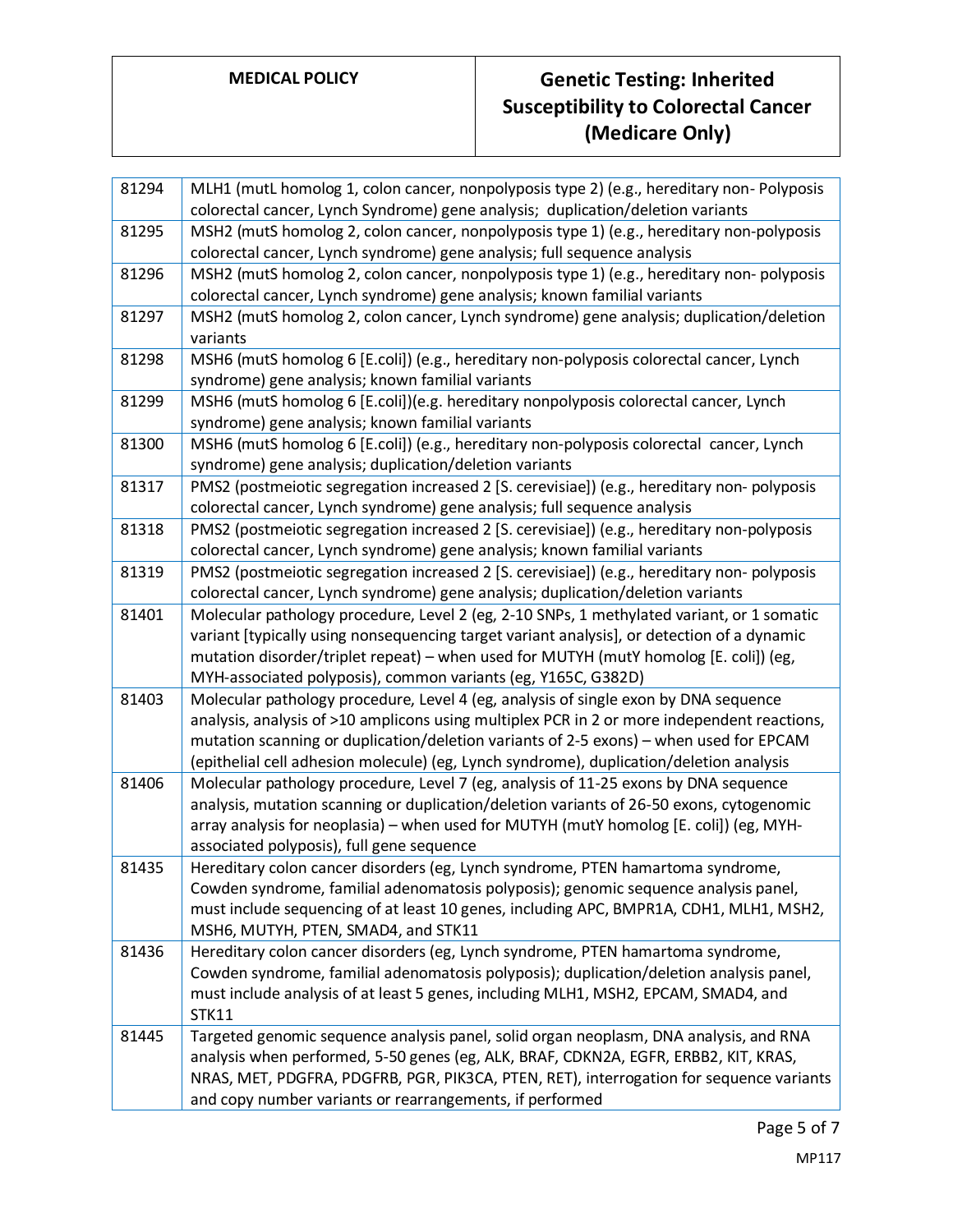### **MEDICAL POLICY Genetic Testing: Inherited Susceptibility to Colorectal Cancer (Medicare Only)**

81455 Targeted genomic sequence analysis panel, solid organ or hematolymphoid neoplasm, DNA analysis, and RNA analysis when performed, 51 or greater genes (eg, ALK, BRAF, CDKN2A, CEBPA, DNMT3A, EGFR, ERBB2, EZH2, FLT3, IDH1, IDH2, JAK2, KIT, KRAS, MLL, NPM1, NRAS, MET, NOTCH1, PDGFRA, PDGFRB, PGR, PIK3CA, PTEN, RET), interrogation for sequence variants and copy number variants or rearrangements, if performed Not Covered Based on an LCD or LCA, all codes in this section are **non-covered** by Medicare. 0130U Hereditary colon cancer disorders (eg, Lynch syndrome, PTEN hamartoma syndrome, Cowden syndrome, familial adenomatosis polyposis), targeted mRNA sequence analysis panel (APC, CDH1, CHEK2, MLH1, MSH2, MSH6, MUTYH, PMS2, PTEN, and TP53) (List separately in addition to code for primary procedure) *(RNAinsight™ for ColoNext®)* 0134U Hereditary pan cancer (eg, hereditary breast and ovarian cancer, hereditary endometrial cancer, hereditary colorectal cancer), targeted mRNA sequence analysis panel (18 genes) (List separately in addition to code for primary procedure) *(RNAinsight™ for CancerNext®)* 0157U APC (APC regulator of WNT signaling pathway) (eg, familial adenomatosis polyposis [FAP]) mRNA sequence analysis (List separately in addition to code for primary procedure) *(CustomNext + RNA: APC)* 0158U | MLH1 (mutL homolog 1) (eg, hereditary non-polyposis colorectal cancer, Lynch syndrome) mRNA sequence analysis (List separately in addition to code for primary procedure) *(CustomNext + RNA: MLH1)* 0159U MSH2 (mutS homolog 2) (eg, hereditary colon cancer, Lynch syndrome) mRNA sequence analysis (List separately in addition to code for primary procedure) *(CustomNext + RNA: MSH2)* 0160U MSH6 (mutS homolog 6) (eg, hereditary colon cancer, Lynch syndrome) mRNA sequence analysis (List separately in addition to code for primary procedure) *(CustomNext + RNA: MSH6)* 0161U PMS2 (PMS1 homolog 2, mismatch repair system component) (eg, hereditary non-polyposis colorectal cancer, Lynch syndrome) mRNA sequence analysis (List separately in addition to code for primary procedure) *(CustomNext + RNA: PMS2)* 0162U Hereditary colon cancer (Lynch syndrome), targeted mRNA sequence analysis panel (MLH1, MSH2, MSH6, PMS2) (List separately in addition to code for primary procedure) *(CustomNext + RNA: Lynch (MLH1, MSH2, MSH6, PMS2))* No Prior Authorization Required 81210 BRAF (v-raf murine sarcoma viral oncogene homolog B1) (e.g. Colon Cancer) gene analysis, V600E variant Unlisted Codes

All unlisted codes will be reviewed for medical necessity, correct coding, and pricing at the claim level. If an unlisted code is billed related to services addressed in this policy then **prior-authorization is required.**

81479 Unlisted molecular pathology procedure